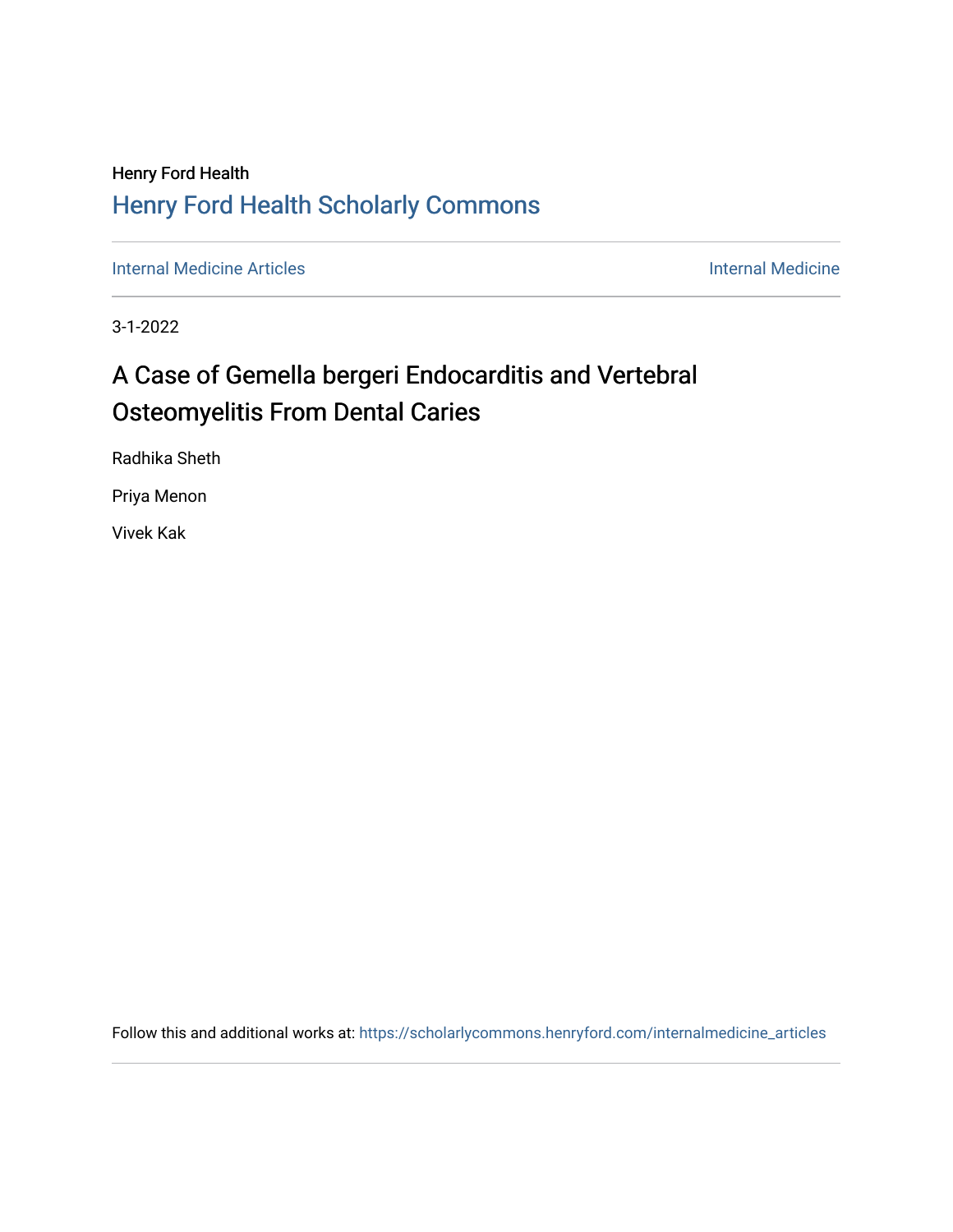## A Case of Gemella bergeri Endocarditis and Vertebral Osteomyelitis From Dental Caries

### To the Editor,

Gemella species are catalase-negative, facultatively anaerobic, gram-positive cocci. They were initially mistakenly classified under *Neisseria* species. The genus currently includes *G.* haemolysans, *G. morbillorum*, *G.* gram-positive cocci. They were initially mistakenly classified under Neisseria species. The genus currently includes G. asaccharolytica, G. taiwanensis, G. parahaemolysans, G. palaticanis, and G. cuniculi. They are commensals of the oral and upper respiratory tract mucosa. G. bergeri was first isolated from the blood cultures of 6 patients, of which 3 were diagnosed with endocarditis. There are a handful of cases of infective endocarditis (IE) by G. bergeri that have been published in the current literature. We report a case of G. bergeri bacteremia causing IE and seeding to the vertebrae, and we believe it is the first reported case in the literature.

A 63-year-old man with a history of uncontrolled type 2 diabetes mellitus and a chronic diabetic foot ulcer presented with a 3-week history of worsening lower back pain and lower extremity weakness. The pain radiated to his left leg and was aggravated by movement. He also reported chills, night sweats, and fatigue. Initial vitals were significant for a temperature of 101°F and pulse of 110 beats/minute. On physical examination, he had 3 carious and 2 broken teeth, splinter hemorrhages in his fingernails, a diastolic blowing murmur over the aortic area, and point tenderness over the lumbar spine. Neurological examination, including muscle strength and rectal tone, yielded normal results.

Laboratory investigations showed leukocytosis with neutrophilic predominance. Magnetic resonance imaging of the lumbar spine showed discitis and osteomyelitis of the L4–L5 level, an epidural abscess behind L4–L5 vertebral bodies, and a left lateral paraspinal abscess (Fig. 1). Blood cultures were drawn, and the patient was started on vancomycin and ceftriaxone for empiric coverage. The paraspinal abscess was aspirated and cultured. A transesophageal echocardiogram (Fig. 1) demonstrated mobile echodensities on the mitral and aortic valves, along with a flail aortic leaflet. The blood and abscess fluid cultures grew grampositive cocci in both aerobic and anaerobic bottles, later identified as G. bergeri that was susceptible to clindamycin, ceftriaxone, penicillin, and meropenem. The patient was discharged on ceftriaxone for a total of 6 weeks with plans for surgery.

Before the course was completed, the patient returned to the emergency department with worsening shortness of breath due to an acute exacerbation of heart failure and required a transfer to a tertiary care facility for aortic valve replacement surgery. Before surgery, he underwent tooth extraction because of concerns that the Gemella infection may be odontogenic. The patient had a mechanical aortic valve replacement and a mitral valve patch repair. He was switched to oral linezolid for the rest of his antibiotic course.

Gemella species are nonsporing cocci that are arranged in pairs, tetrads, or clusters and can sometimes appear rod shaped. Patients with poor dental hygiene, underlying structural heart disease like tetralogy of Fallot, rheumatic heart disease, and bicuspid heart valves, and immunocompromised conditions have a predisposition to Gemella IE. Gemella species have been reported to cause central nervous system infections, mediastinal abscesses, ocular infections, joint infections, and even septic shock.



FIGURE 1. (Clockwise) Transverse and sagittal views of magnetic resonance imaging of the lumbar spine demonstrating discitis osteomyelitis at the left lateral aspect of the L4–5 level with epidural abscess posterior to the vertebral body. Transesophageal echocardiogram images demonstrating echodensities on the mitral valve and aortic valve.